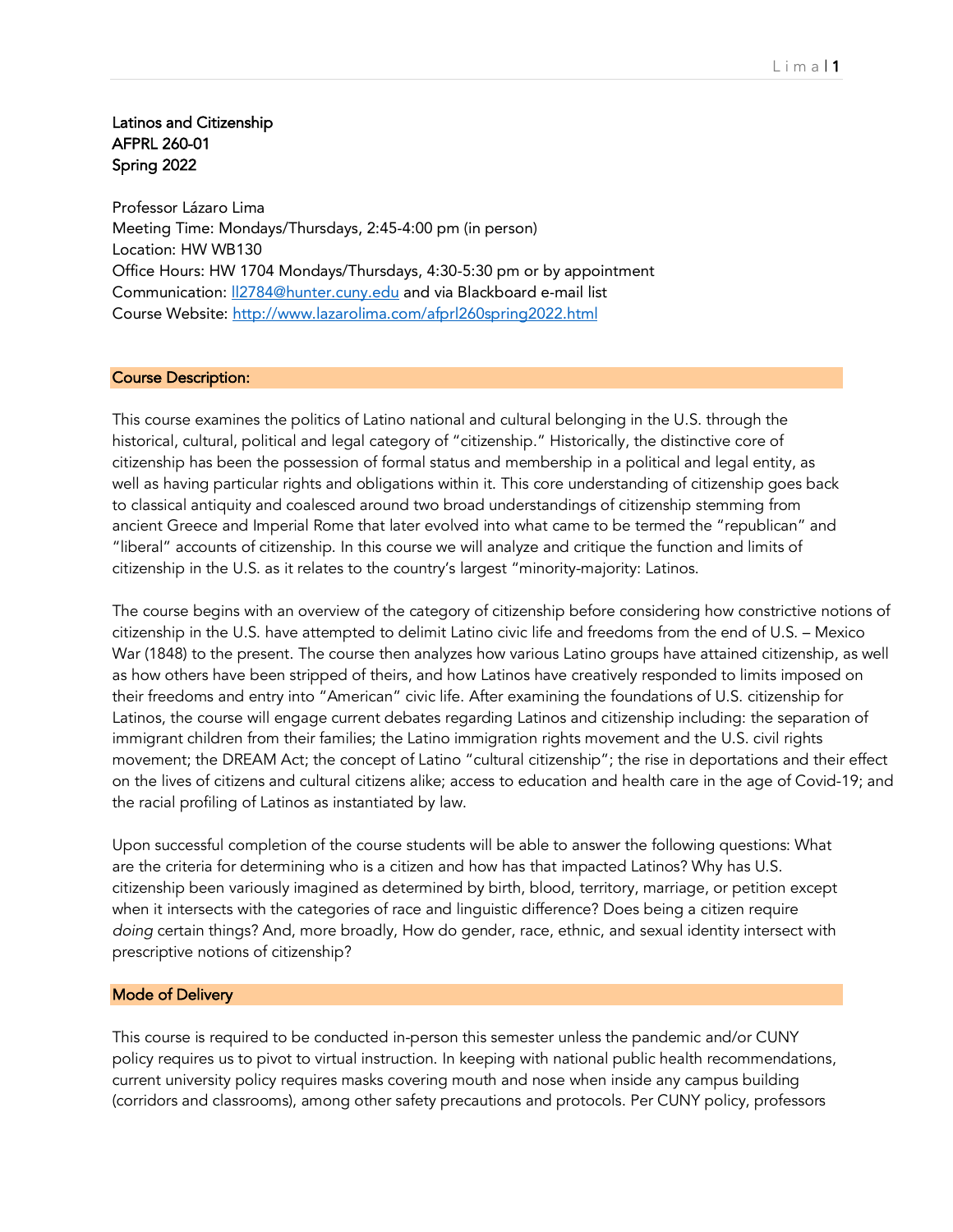may opt to lecture without a mask provided they can "social distance" while doing so. Additionally, because of Covid precautions, there will be no eating in the classroom. If you are not vaccinated due to an exemption, please social distance by 6 feet in all directions as required.

#### Learning Objectives and Outcomes

#### Learning Objectives:

1) Students in this course will be exposed to a variety of sources of information and knowledge and points of views through the multiple readings and authors assigned in class. The course introduces students to multiple theories and concepts dealing with citizenship, incorporation, and membership in civil society, particularly as it relates to Latinos and other minority groups in the United States.

2) Through the assigned readings, class discussion, reports, and class presentations, students in this course will be able to evaluate evidence and arguments critically and analytically.

3) Through class discussion, oral presentations, written papers and exams, students in this course will produce written and oral arguments using evidence to support their own conclusions.

## Learning Outcomes:

1) The assigned readings and the class discussion in this course will expose students to concepts and methods in Latino Studies and other interdisciplinary fields of study (history, politics, cultural studies, critical race theory, and literary studies) while exploring the relationship between the individual, the state, and society.

2) Through the assigned readings, writing assignments, presentations, and class discussion the student will analyze and discuss how an individual's race, ethnicity, class, and gender influence their experiences, values, and choices within U.S. society. Specifically, how these multiple factors influence the meaning of citizenship for individuals and groups in the United States and elsewhere.

3) Through the assigned readings, writing assignments, presentations, and class discussion the student will analyze and discuss how national and global trends and ideologies (white nationalism, racism, ethnic discrimination, territorial expansion, imperialism, and colonialism) impact individual and collective decisionmaking in the U.S. and elsewhere.

#### Course Requirements

1. **Readings**. All students are expected to read and analyze the material assigned for each class meeting prior to coming to class. At a minimum, this means you should prepare short written summaries of each assigned text and related questions based on the assigned material. These short summaries will occasionally be collected for my review and commentary. Please refer to section on "Homework Listed on the Syllabus" here for additional information: http://www.lazarolima.com/general-coursepolicies.html.)

2. Writing assignments. Texts designated by an asterisk ("\*") in the syllabus will require a short writing assignment of 250-300 words (1-2 pgs.). Instructions and prompts for the writing assignments will be posted to our class website.

3. Class Participation. This course meets twice a week. Class participation involves voluntary contributions on behalf of the student. All students must participate by actively speaking about the topics the assigned materials raise in relation to previous readings and class discussions. Attendance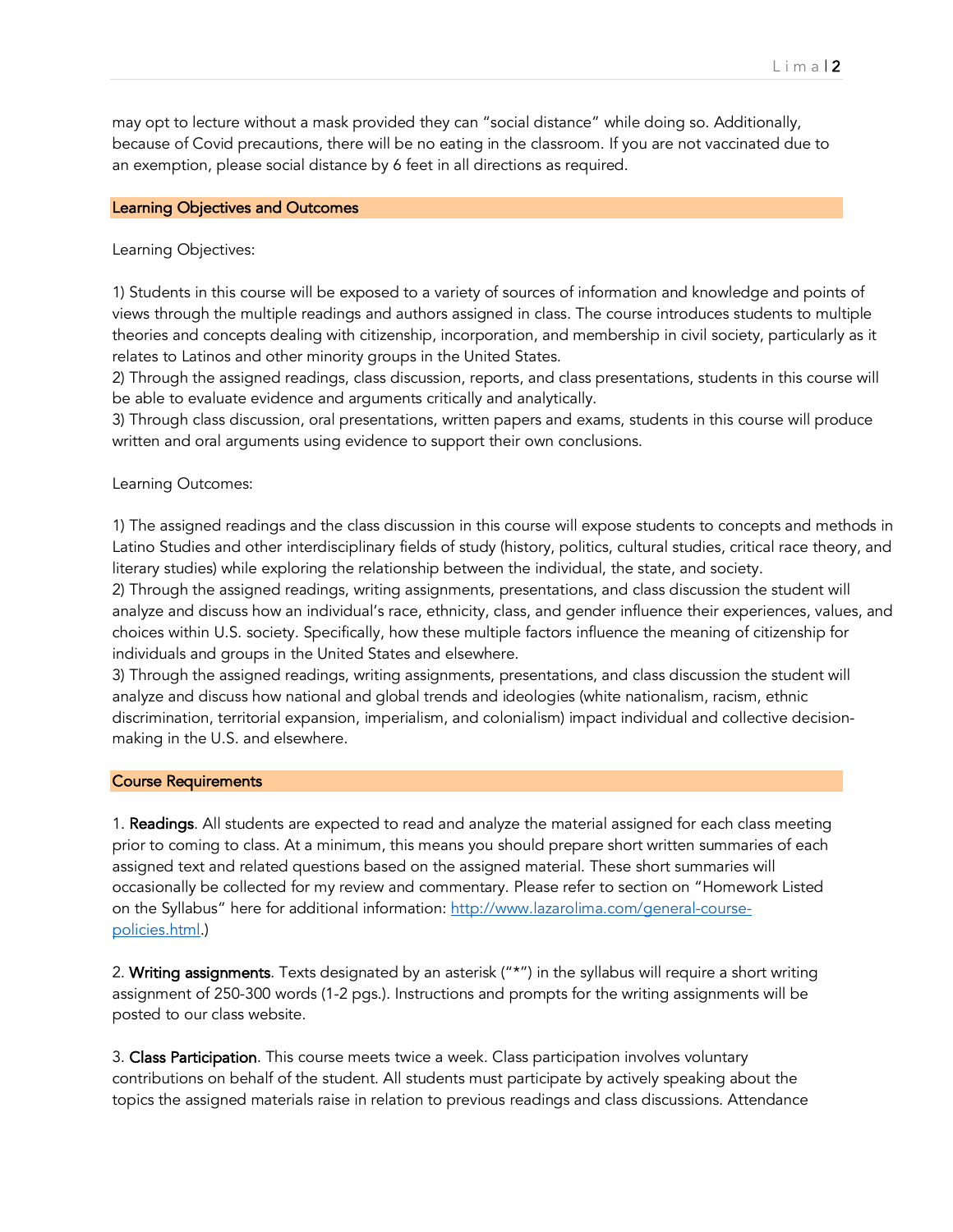without participation counts as an absence. Please refer to section on "Class Participation" for an explanation of participation grade here: http://www.lazarolima.com/general-course-policies.html.

4. Attendance. More than two absences after add-drop period stands to affect your grade negatively as you will not be able to participate, contribute, or learn from the class discussions. You are required to get notes, announcements, or any missed material from your classmates before consulting with your professor. Please refer to section on "Attendance" here: http://www.lazarolima.com/general-coursepolicies.html.

5. Presentations. There will be group presentations throughout the semester. The presentations are not to simply repeat information found in the assigned texts or assignments but rather an opportunity to connect the presentation topic at hand with previous class readings and discussions. Presentations are timed and will last approximately 10 minutes (additional minutes will be allotted for questions and discussion). Since select information from each presentation may appear on examinations, it is to your benefit, and that of your classmates, to cogently and clearly explain your topic to the class. Group presentations may include interactive media (e.g., Google Slides, PowerPoint, etc.). I encourage students to meet with me virtually prior to assigned presentations (detailed presentation instructions will be posted on our class website prior to assigned group presentations).

6. Quizzes. There will be two short unannounced quizzes during the course of the semester. Quizzes are based on class lectures, conversations and/or assigned readings.

7. Exams. There will be a midterm and a cumulative final exam for the course. Exams will be based on assigned readings, class lectures, student presentations, and class discussions.

#### Evaluation and Grading

## EVALUATION:

| Class Participation        | 15% |
|----------------------------|-----|
| <b>Writing Assignments</b> | 15% |
| Presentations              | 15% |
| Quizzes                    | 15% |
| Midterm                    | 20% |
| Final Exam                 | 20% |

#### GRADING SYSTEM:

 $A+= 97.5-100$  $A = 92.5 - 97.4$  $A = 90 - 92.4$  $B+= 87.5 - 89.9$  $B = 82.5 - 87.4$  $B - 80 - 82.4$  $C+= 77.5 - 79.9$  $C = 70-77.4$  $D = 60 - 69.9$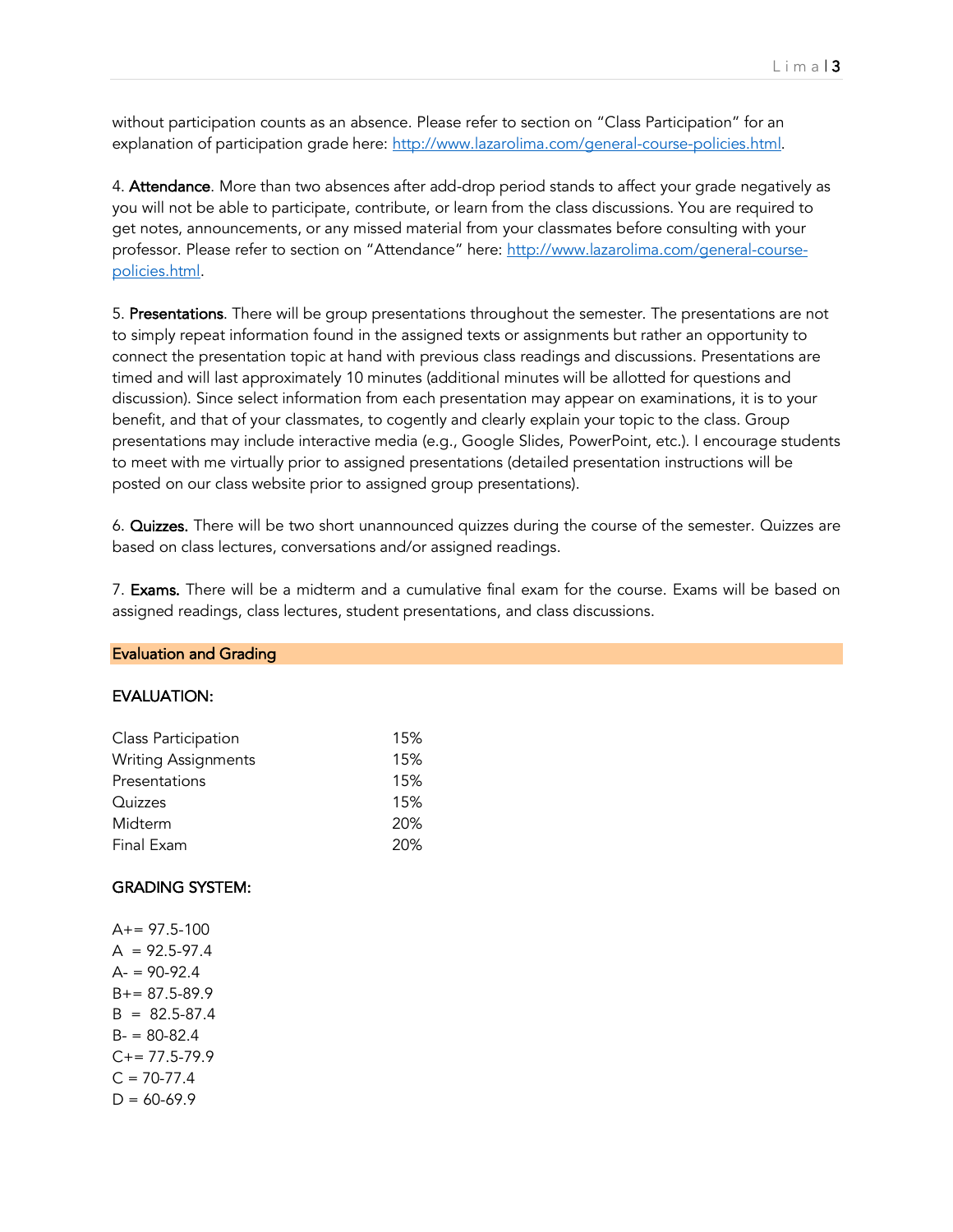## $F = 0 = 59.9$

### Required Texts

Cristina Beltrán. *Cruelty as Citizenship: How Migrant Suffering Sustains White Democracy*. University of Minnesota Press, 2020.

Lázaro Lima. *Being Brown: Sonia Sotomayor and the Latino Question*. University of California Press, 2019.

Note: 1) Additional primary and secondary texts listed in the syllabus are accessible as linked or via our class website (CW); 2) beyond the primary and secondary readings, we will address current issues in immigration and citizenship as they emerge during the course of the semester. These ancillary assignments/readings are required and will be posted on the class website as they emerge.

#### Email Policy

You are expected to check your email regularly for course updates. Email is also useful for short exchanges, short questions. However, longer exchanges should be conducted during virtual office hours or other virtual appointment. Please see me during office hours if your questions require elaboration. If you have a doubt about what constitutes appropriate email exchanges please see here: http://web.wellesley.edu/SocialComputing/Netiquette/netiquetteprofessor.html. I respond to e-mail within 48 hours during regular business hours (9:00 am - 5:00 pm). If your e-mail is time sensitive, please keep these parameters in mind and plan accordingly.

#### Academic Integrity and Plagiarism

"Hunter College regards acts of academic dishonesty (e.g., plagiarism, cheating on examinations, obtaining unfair advantage, and falsification of records and official documents) as serious offenses against the values of intellectual honesty. The college is committed to enforcing the CUNY Policy on Academic Integrity and will pursue cases of academic dishonesty according to the Hunter College Academic Integrity Procedures." This means not only automatic failing of the course but possible expulsion from Hunter College.

#### Access/Ability

In compliance with the American Disability Act of 1990 (ADA) and with Section 504 of the Rehabilitation Act of 1973, Hunter College is committed to ensuring educational parity and accommodations for all students with documented disabilities and/or medical conditions. Students with documented disabilities (emotional, medical, physical, and/or learning) should provide the instructor documentation after consultation from the Office of AccessABILITY by the second week of the semester. The office is located in Room E 1214B. For further information and assistance call the office of AccessABILITY: (212) 772- 4857 or (212) 650-3230.

#### Hunter College Policy on Sexual Misconduct

"In compliance with the CUNY Policy on Sexual Misconduct, Hunter College reaffirms the prohibition of any sexual misconduct, which includes sexual violence, sexual harassment, and gender-based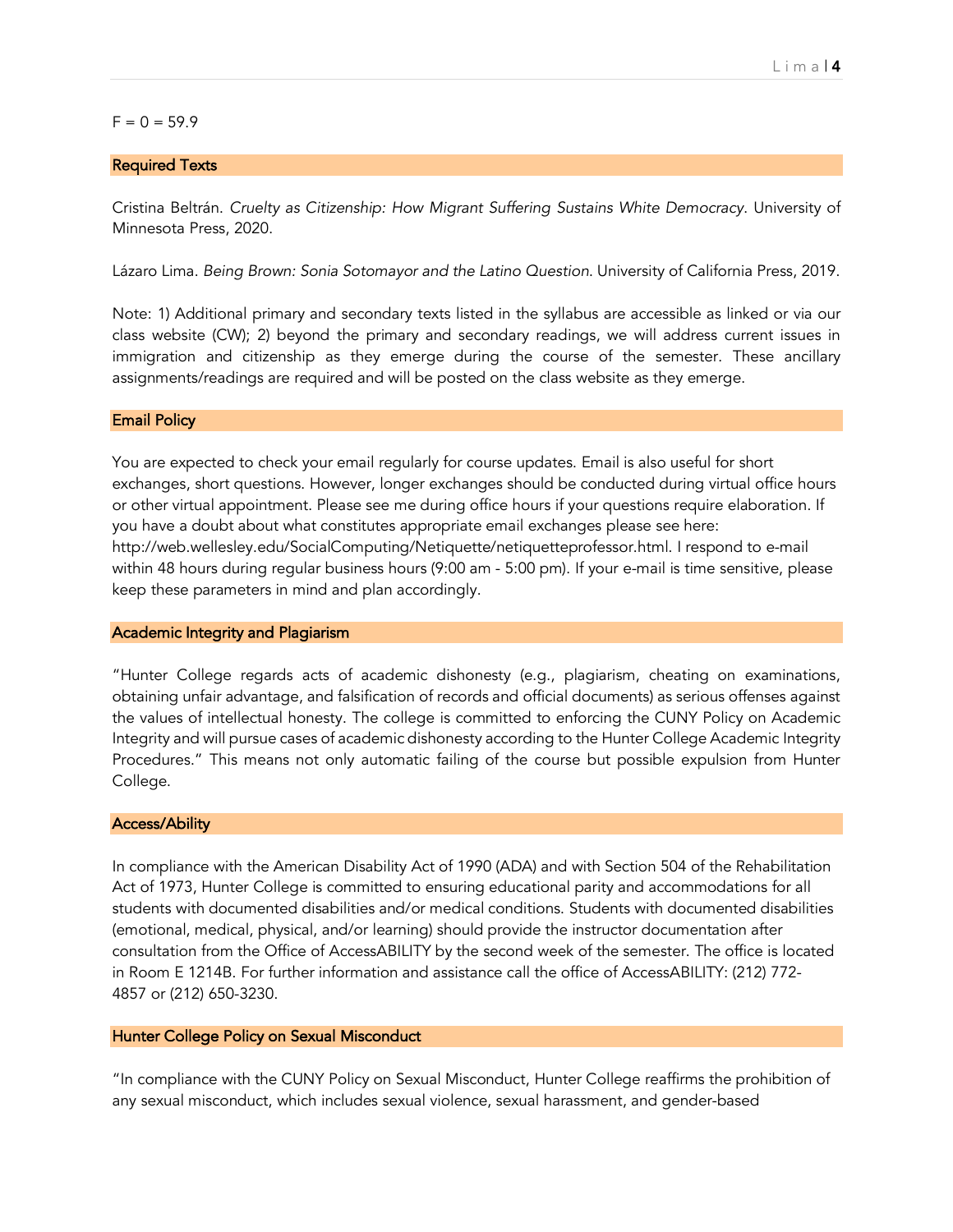harassment retaliation against students, employees, or visitors, as well as certain intimate relationships. Students who have experienced any form of sexual violence on or off campus (including CUNYsponsored trips and events) are entitled to the rights outlined in the Bill of Rights for Hunter College.

- 1. Sexual Violence: Students are strongly encouraged to immediately report the incident by calling 911, contacting NYPD Special Victims Division Hotline (646-610-7272) or their local police precinct, or contacting the College's Public Safety Office (212-772-4444).
- 2. All Other Forms of Sexual Misconduct: Students are also encouraged to contact the College's Title IX Campus Coordinator, Dean John Rose (jtrose@hunter.cuny.edu or 212-650-3262) or Colleen Barry (colleen.barry@hunter.cuny.edu or 212-772-4534) and seek complimentary services through the Counseling and Wellness Services Office, Hunter East 1123.

CUNY Policy on Sexual Misconduct Link: *https://www.cuny.edu/wp-content/uploads/sites/4/pageassets/about/administration/offices/ovsa/policies/Sexual-misconduct-8.30.18-PSM-2018-005.pdf*

## **Miscellaneous**

We will cover issues pertinent to the course that span the depth and breadth of human diversity including representations of race, gender, sexuality, politics, violence, and related themes and topics that require analytic distance and evidence-based interventions. Engaging productively with course readings, discussions, materials, presentations and related course content are required to successfully complete the course. Please familiarize yourself with course materials in the syllabus by reviewing it, and/or speaking with your instructor, in order to avoid unexpected surprises or material that may be sensitive to certain sensibilities

## Changes to Syllabus

This syllabus is subject to change as needed (e.g., student intellectual interests, unforeseen technical issues related to remote learning, etc.). All changes will be announced via our class website.

| <b>Syllabus</b>      | <b>Readings and Assignments</b><br>(Please Refer to Class Website for Course Prompts and Realia) |
|----------------------|--------------------------------------------------------------------------------------------------|
| Dates                | <b>Topics</b>                                                                                    |
| Monday, January 31   | Introduction                                                                                     |
|                      | 1. Course Introduction                                                                           |
|                      | 2. Review of class website                                                                       |
|                      | 3. Review of basic terminology in Latino Studies                                                 |
|                      | 4. Critical Cartographies: 1492, 1848, 1898 (review and discussion of pre- and                   |
|                      | post-US-Mexico War maps)                                                                         |
| Thursday, February 3 | Historical Context for Latino Citizenship                                                        |
|                      | 1. Philip Gorski, "Trump's Rise and Fall" (CW)                                                   |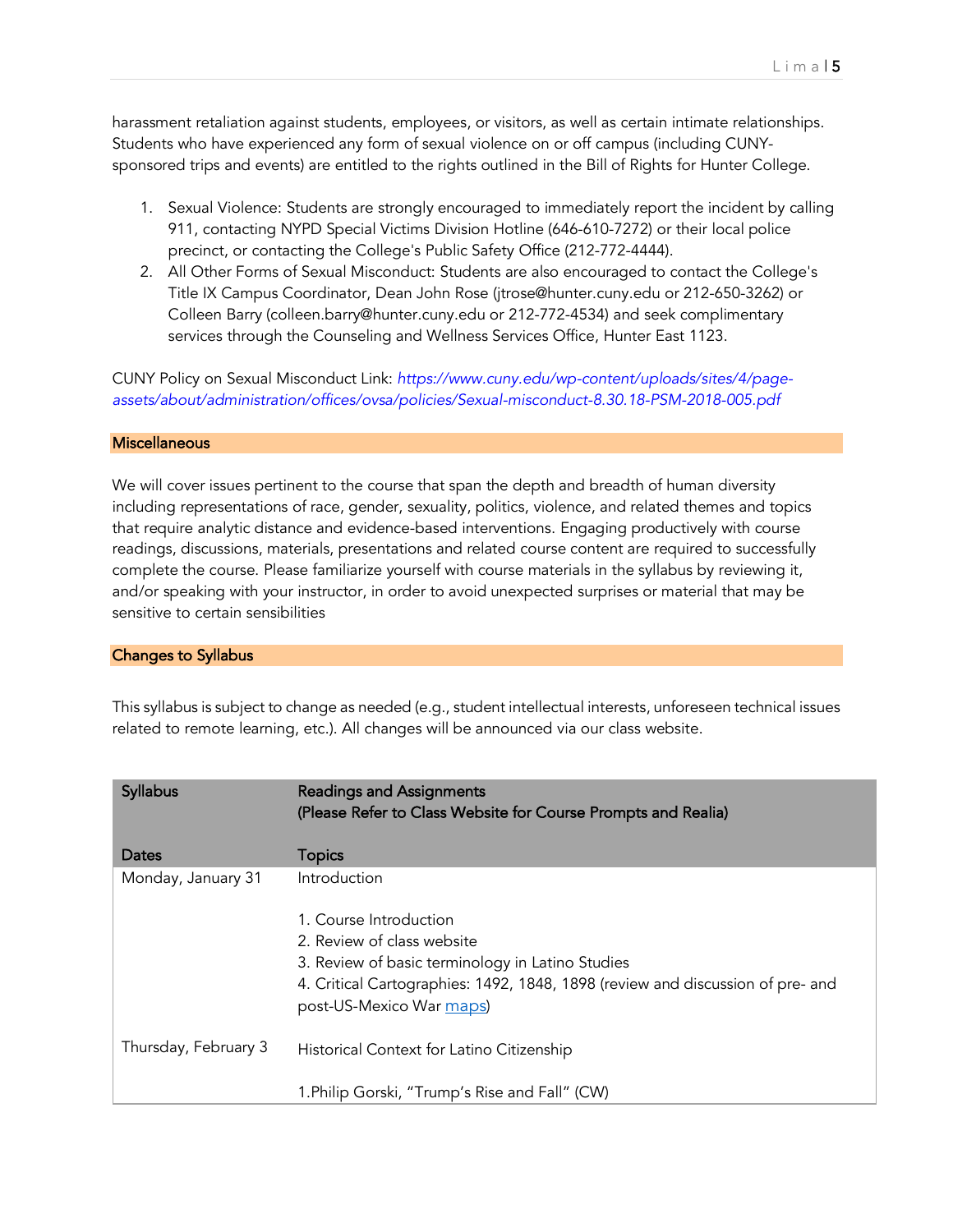|                       | 2. Treaty of Guadalupe Hidalgo (1848)                                                    |
|-----------------------|------------------------------------------------------------------------------------------|
|                       | 3. John Calhoun, "Conquest of Mexico (The Government of a White Race)"                   |
|                       | 4. Review prompts and answer questions listed on class website                           |
|                       |                                                                                          |
| Monday, February 7    | 1. Lázaro Lima, "Spanish Speakers and Early Latino Expression"                           |
|                       | 2. View and discuss intro segment to <b>The Lone Ranger</b> (1949-1957)                  |
|                       | 3. Homestead Act 1862, refer to class website for prompts and review of images           |
|                       | and primary sources                                                                      |
|                       | 4. Ryan Devereaux, "The Bloody History of Border Militias Runs Deep"                     |
|                       | 5. View paintings of American westward expansion on class website and discuss            |
|                       | prompts                                                                                  |
|                       |                                                                                          |
| Thursday, February 10 | The Question of Mexican American Citizenship: Assimilation and Racial Passing            |
|                       |                                                                                          |
|                       | 1. María Amparo Ruiz de Burton, <i>The Squatter and the Don</i> as linked [READ          |
|                       | ONLY: Chapter One "Squatter Darrell Reviews the Past" and Chapter Two, "The              |
|                       | Don's View of the Treaty of Guadalupe Hidalgo"]                                          |
|                       | 2. In-class analysis of broadsides, poems and visual texts.                              |
|                       | Citizenship After "The American 1898"                                                    |
|                       |                                                                                          |
| Monday, February 14   | 1. Review realia related to "The American 1898"                                          |
|                       | 2. Rudyard Kipling, "The White Man's Burden"                                             |
|                       | 3. Library of Congress realia (CW)                                                       |
|                       |                                                                                          |
| Thursday, February 17 | 1. Patricia Gherovici, "What is the Puerto Rican Syndrome?" (CW)                         |
|                       | 2. Refer to class website for instructions and prompts for Gherovici reading             |
|                       |                                                                                          |
| Monday, February 21   | Puerto Rico and the Insular Cases                                                        |
|                       |                                                                                          |
|                       | 1. Pedro Cabán, "Puerto Ricans as Contingent Citizens: Shifting Mandated                 |
|                       | Identities and Imperial Disjunctures" (CW)                                               |
|                       | 2. Refer to class website for prompts and review of selected images and primary          |
|                       | sources from archives of the Center for Puerto Rican Studies, Hunter College)            |
|                       |                                                                                          |
| Thursday, February 24 | 1. Albizu Campos "Archives"                                                              |
|                       | 2. Refer to class website for instructions and review of selected mages and              |
|                       | primary sources from archives of the Center for Puerto Rican Studies, Hunter<br>College) |
|                       |                                                                                          |
| Monday, February 28   | Comparative Perspectives on Critical Race Theory (CRT) and Citizenship                   |
|                       |                                                                                          |
| Thursday, March 3     | 1. Mae M. Ngai, "Birthright Citizenship and Alien Citizenship" (CW)                      |
|                       | 2. Group 1 Presentation                                                                  |
|                       |                                                                                          |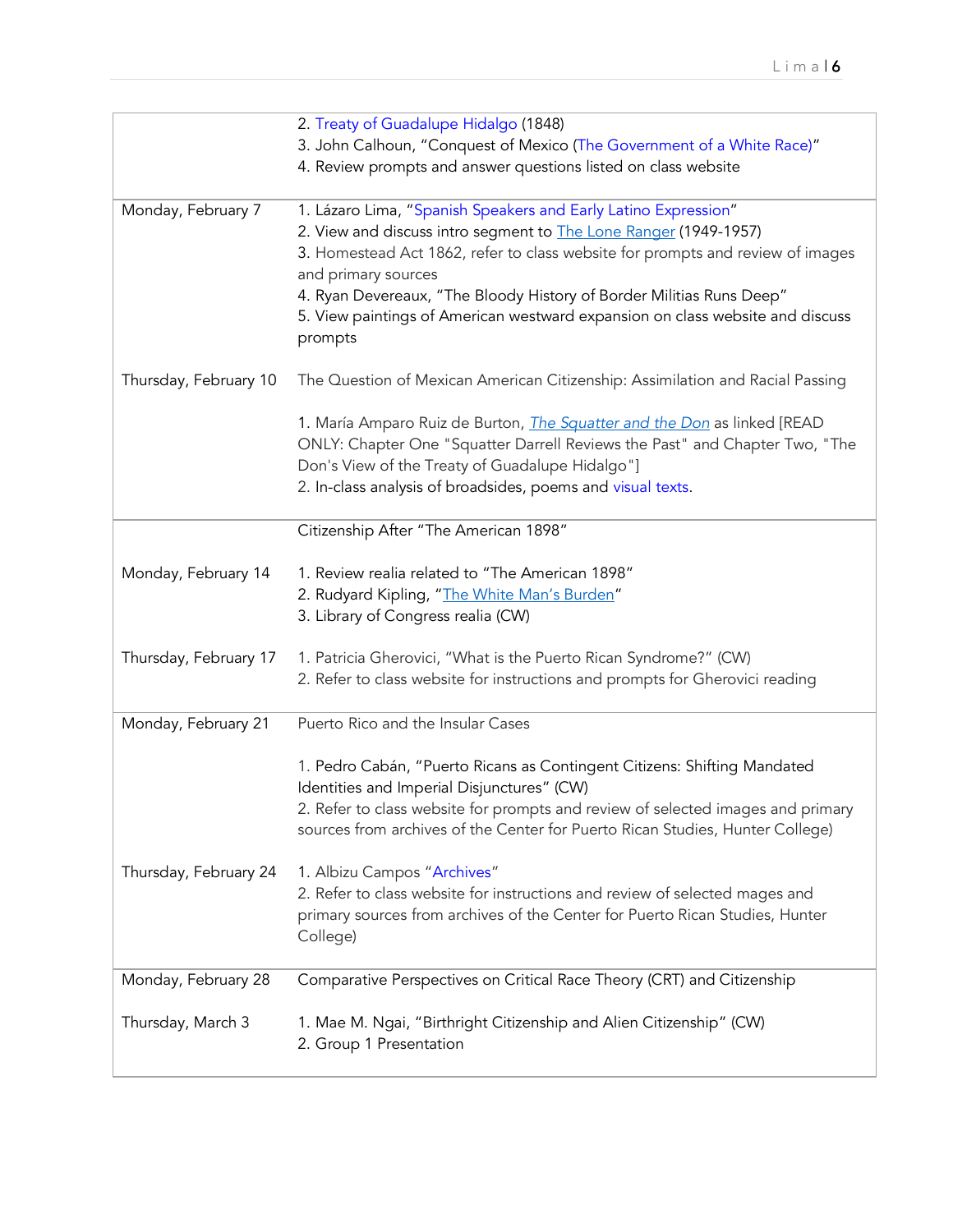|                    | 1. Cristina Beltrán, "Introduction: Immigration, Latinos, and the Politics of the                    |
|--------------------|------------------------------------------------------------------------------------------------------|
|                    | White Racial Imaginary," in Cruelty as Citizenship                                                   |
|                    | 2. Group 2 Presentation                                                                              |
|                    |                                                                                                      |
| Monday, March 7    | 1. Cristina Beltrán, "Authorized Violence: Migrant Suffering and Participatory                       |
|                    | (White) Democracy," in Cruelty as Citizenship                                                        |
|                    | 2. Refer to class website for ancillary reading materials                                            |
| Thursday, March 10 |                                                                                                      |
|                    | 1. Cristina Beltrán, Conclusion: Migrant Futurity, Divided Whiteness, and the                        |
|                    | Authoritarian Turn," in Cruelty as Citizenship                                                       |
|                    | 2. Refer to class website for ancillary reading materials                                            |
| Monday, March 14   | Citizenship Nullification                                                                            |
|                    |                                                                                                      |
|                    | 1. Kevin R. Johnson, "The Forgotten Repatriation of Persons of Mexican Ancestry                      |
|                    | and Lessons for the War on Terror" (CW)                                                              |
|                    | 2. The Brothers Mayo/Hermanos Mayo (CW)<br>3. Refer to class website for ancillary reading materials |
|                    |                                                                                                      |
| Thursday, March 17 | 1. L. Lima, "Sonia Sotomayor and the Latino Question," in Being Brown: Sonia                         |
|                    | Sotomayor and the Latino Question (CW)                                                               |
|                    | 2. Refer to class website for ancillary reading materials                                            |
|                    |                                                                                                      |
|                    |                                                                                                      |
| Monday, March 21   | 1. Review for Midterm Exam                                                                           |
| Thursday, March 24 | 1. Midterm Exam                                                                                      |
|                    | DACA and the Legacies of Mexican American Repatriation                                               |
|                    |                                                                                                      |
| Monday, March 28   | 1. L. Lima and C. Brown, Rubí: A DACA Dreamer in Trump's America (CW)                                |
|                    | 2. Refer to class website for prompts and review of images and primary sources                       |
|                    |                                                                                                      |
| Thursday, March 31 | 1. National Immigration Law Center, DREAM ACT Summary" (CW)                                          |
|                    | 2. Refer to class website for prompts and review of images and primary sources                       |
|                    |                                                                                                      |
| Monday, April 4    | 1. Ryan Deverauex, "The Bloody History of Border Militias Runs Deep" (CW)                            |
|                    | 2. Refer to class website for prompts and review of images and primary sources                       |
|                    |                                                                                                      |
| Thursday, April 7  | 1. Alex Rivera, Sleep Dealer (CW)                                                                    |
|                    | 2. Group presentations                                                                               |
|                    | The Cuban Adjustment Act (1966)                                                                      |
|                    |                                                                                                      |
| Monday, April 11   | 1. Dan Moffett, "Immigration Rules for Cuban Nationals" (CW)                                         |
|                    | 2. "Balsero" Dreams: refer to class website for ancillary materials                                  |